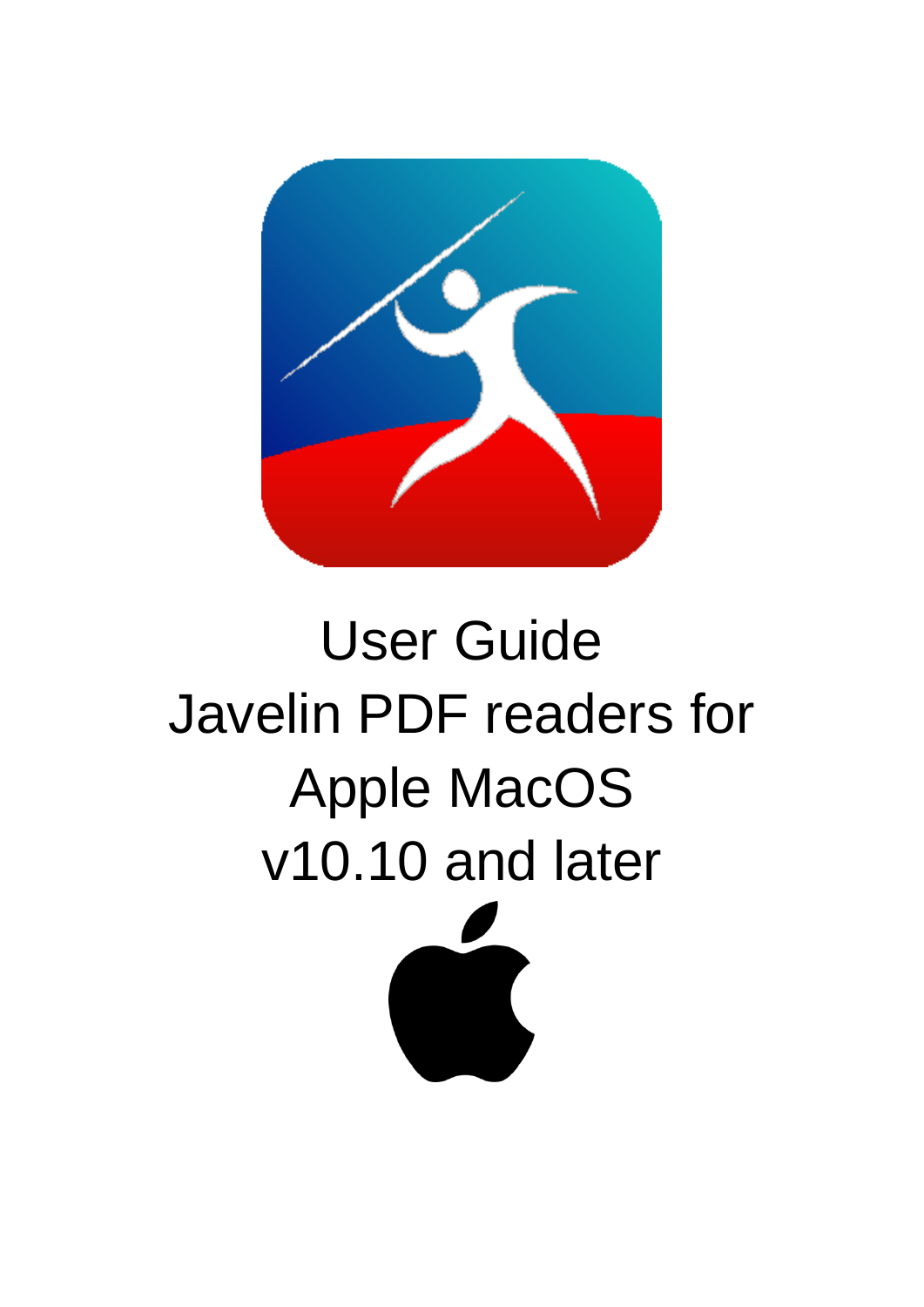# **Overview**

Javelin and Javelin3 PDF readers for MacOS are fast, very small PDF readers that can open and view standard PDF files (.pdf) and Drumlin DRM-secured PDF files (.drmx and .drmz files). For advice on downloading our special DRMZ and DRMX format files, please see the [Downloading](#page-9-0) and [Catalogs](#page-10-0) sections of this document. Note that for security reasons Javelin3 for Mac must be run without the Terminal app active.

# *User interface*

The screenshots below provide a sample PDF displayed within the Javelin for Mac and Javelin3 for Mac readers with the Outline tab area displayed. As can be seen, the Javelin readers are based on the standard Apple Mac PDF reader software "Preview". The main difference is that when a .drmx or .drmz file is opened it will ask for an authorization code before the secured PDF is displayed (on the first occasion).

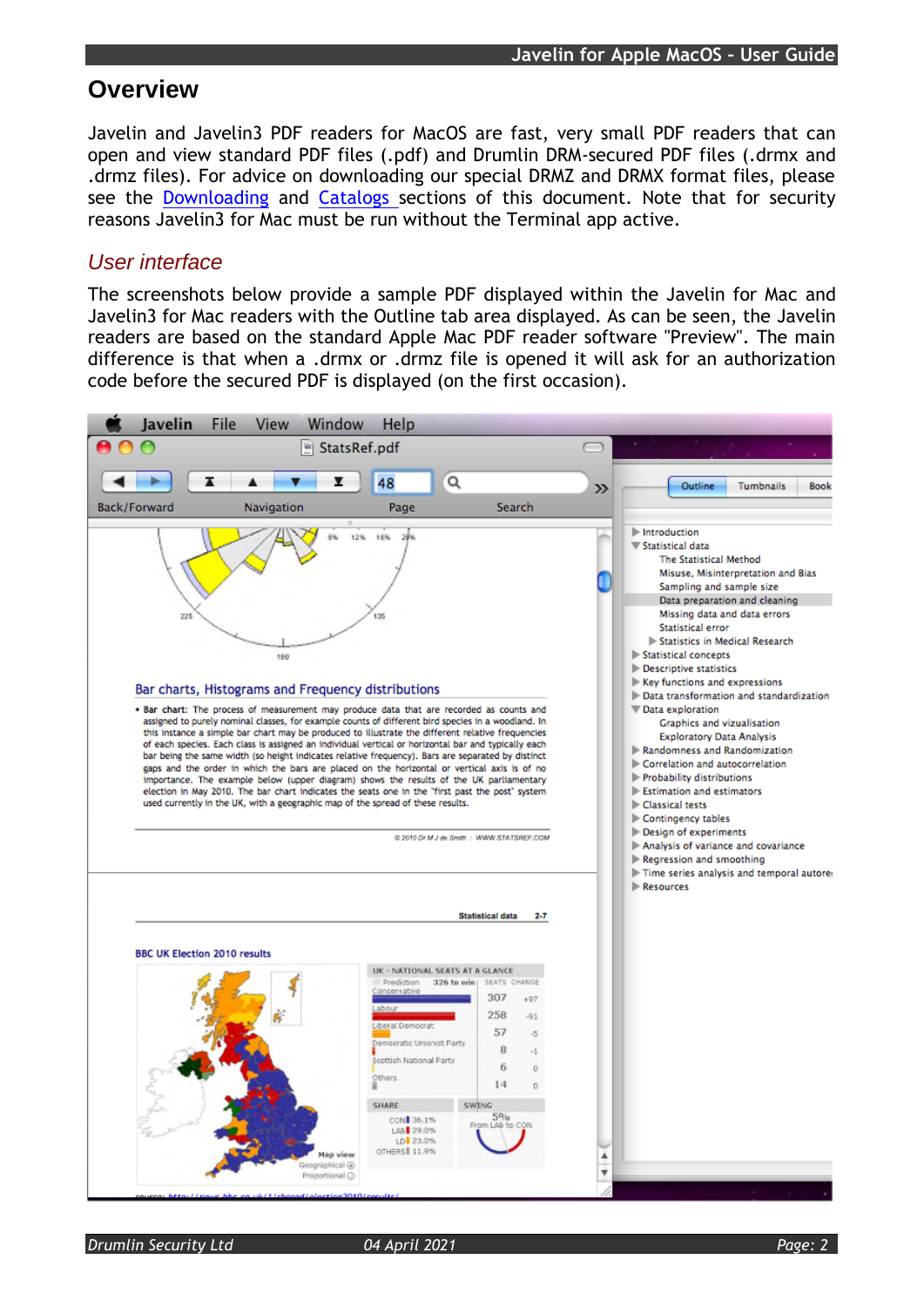

The menus and toolbar displayed are also similar to the Mac Preview program, with the File menu being specific to the Javelin program. The items on this menu are described in the sections below [\(File menu\)](#page-7-0). The toolbar includes facilities for navigation, page selection, searching text, view modes, zooming and downloading. These are illustrated on the screenshot below, with all being essentially the same as in Preview except for the [download icon](#page-9-0) (see later in this document for more details). The toolbar can be customized (see the [View menu](#page-12-0) item, described later in this document).

|                            |           | $+$<br>$\left  - \right $ |
|----------------------------|-----------|---------------------------|
| Back/Forward<br>Navigation | View Mode | Zoom In/Out<br>Download   |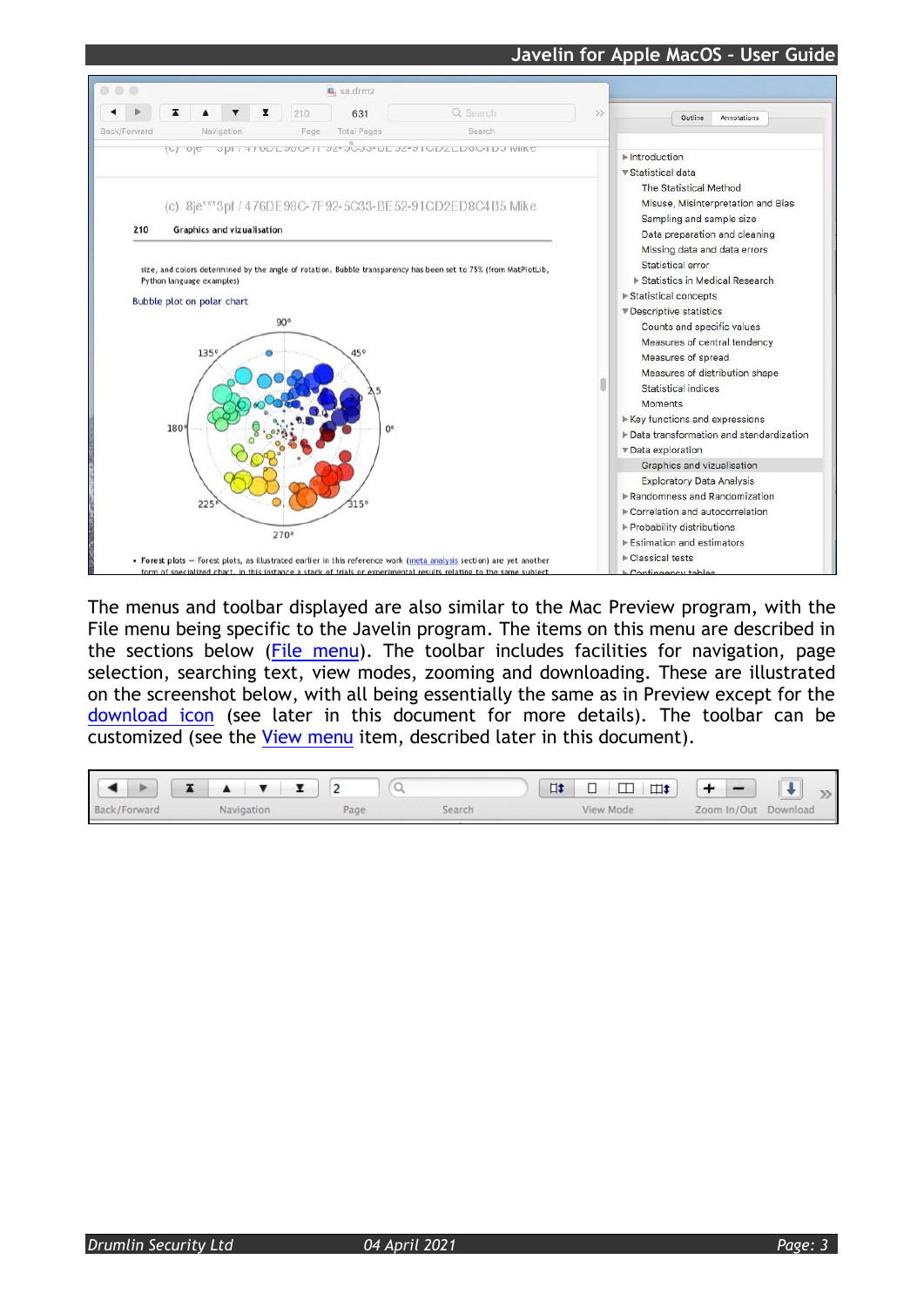# *Markup, Annotation and Text to speech*

#### **Markup**

Javelin readers support markup and annotation. The screenshot below illustrates this for a section of a document that has been selected by left-clicking the mouse and dragging across the text to be highlighted – this procedure can be carried out for both standard PDFs and secured PDFs (drmz files). After highlighting the markup can be removed, lineby-line by clicking on the line in question and right-clicking to obtain the delete highlighting option for that line.

**Name Date Charlotte's Web Pre-Reading Activities and Ideas** 1. Guide students through a discussion of the qualities of a perfect friend. Example questions could include: What do friends do for one another? How can you te Highlight le is your friend? What character traits are important for a good | Strikeout ve? What do you like about your best friend? List their response underline to see during the reading of the novel. This could be used for comparison between the friendship of Wilbur and Charlotte after reading the novel.

Markup is shown in the selected format as marked blocks of text. Frequently these will be a series of lines. Each line or section of a line that is marked can be subsequently selected and optionally deleted via right-click on the mouse. Markup will be saved after a document is exit-ed.

#### **Annotation**

In a similar manner, right mouse clicking on a location in the document that is not previously selected allows notes to be added (annotation). Two variants of annotation are supported: Anchored notes, which are displayed as an icon on the screen, with the text displayed when the item is double-clicked (only for older versions of Javelin); and Free notes, which are displayed as transparent yellow sticky notes on the page itself. Each is described below. For Javelin3 this is implemented with a single note type, located where you place it but can be dragged to a new position on the page, and access to the notes is available via the Annotations sidebar.

A new note can be added by right-clicking on a location on a page that is not highlighted. Right-clicking on an existing note will enable the item to be deleted. For secured PDFs annotations are stored in an external file with extension .nts in the same folder as the document. In the first example shown below we have already added an Anchored note to the page by right-clicking on the page where we want to add the note, and this is displayed as a green annotation icon. Text is then entered in the box at the top of the screen. The green icon can be moved around the page by selecting it with a left mouse click and dragging it to a new location. The note can be opened by doubleclicking the green icon (left mouse button) and a pop-up form will be displayed allowing the content to be viewed and/or edited.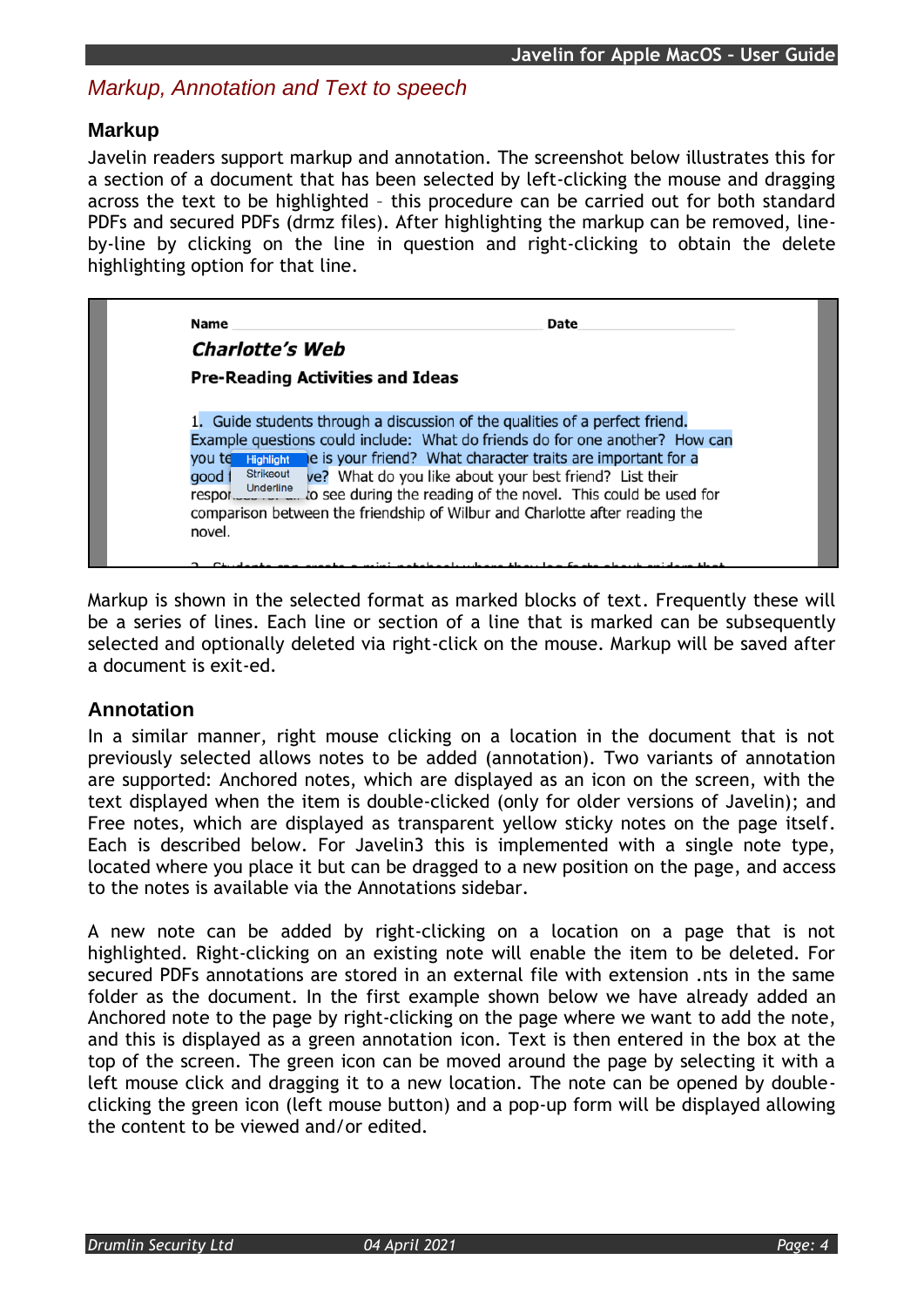

The second option is to create a Free floating note, which is similar to an anchored note but overlays the page as a transparent sticky note (see example below). In this case text entry is via a pop-up form and when OK is pressed the sticky note is displayed. As with the icons, sticky notes can be moved around the page and can be edited by doubleclicking them or via right click, or deleted via right click. In Javelin3 annotations are save via the File menu during a session and/or when the file is closed. The annotations /notes may also be exported to a text file via the File menu in Javelin3.

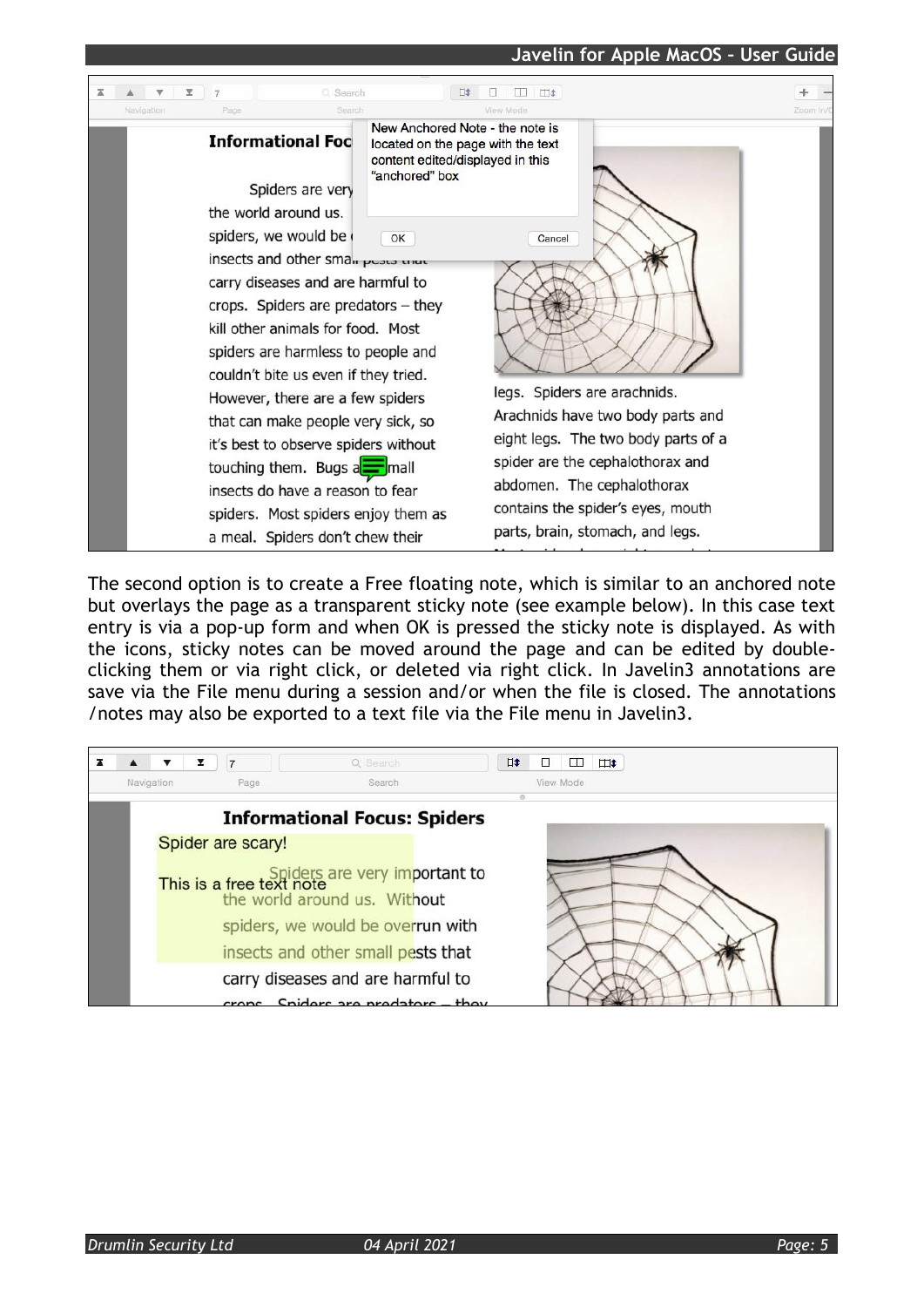# **Read aloud (text to speech)**

Read aloud is supported within the Javelin3 for Mac reader, with either page-based reading aloud or when reading selected text regions. The standard Mac OSX/Catalina "Settings" facility, "Dictation and Speech" option is used to provide this facility.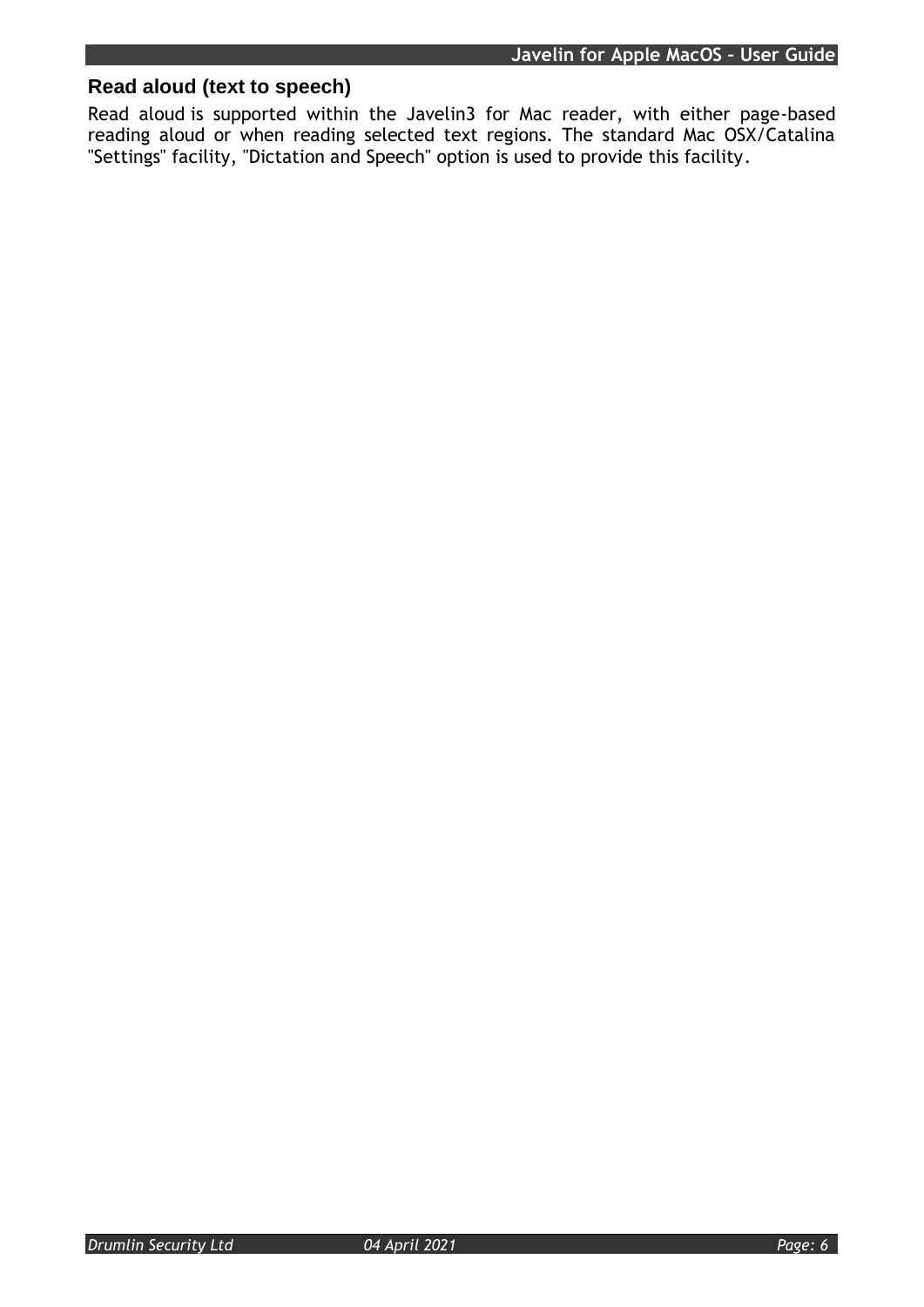# **Authorizing documents**

## *Online authorization*

To authorize a .drmx or .drmz file simply run Javelin, select the File menu, Open… option, and pick the file to open. An authorization form is displayed the first time this document is viewed, as shown below:

| Authorisation                                                |               |
|--------------------------------------------------------------|---------------|
| <b>Authorisation Code:</b>                                   | Load<br>Paste |
| Freedom From Lyme Disease by Bryan Rosner.pdf<br>DocID:20835 | Cancel<br>ОΚ  |

Enter the code provided to you by the document publisher (typically a 9-character string of text in lower case plus numbers). You can Copy the code and then use the Paste button to enter it into the field shown and press OK. You must have an active internet connection at this point because the code is checked against our server to ensure it is valid. If all is OK the file is opened for viewing, and the process typically does not have to be repeated on subsequent occasions.

Note the DocumentID: 20835 shown on this form – each secure PDF has a unique DocumentID and this is used to identify the document on your Mac, even if you change the filename (but not the file extension).

Once authorized a document remains accessible on the device where it has been authorized, but copies will not be usable if a copy is made and transferred to another device. In some instances (e.g. expiry of number of times a file may be viewed or printed) it may be possible to re-authorize a file that has "expired", generally using a new code provided by the publisher of the document or the same code may still be available for use (if multiple use of the code is permitted or the code is reset for you).

# *Removal of authorization*

Occasionally it is necessary to remove authorization for a document that has previously been authorized. This can be achieved via the File menu, remove authorization option. The simplest way to use this facility is to open the document to be "un-authorized" and then select the file menu item. If the document is not already open Javelin will prompt for you to enter the documentID of the document in question – e.g. 20835 in the example shown in the previous section. Note that removal of authorization for a specific device does not make the authorization code available once more – ask the document publisher for a code reset or new code if this is required.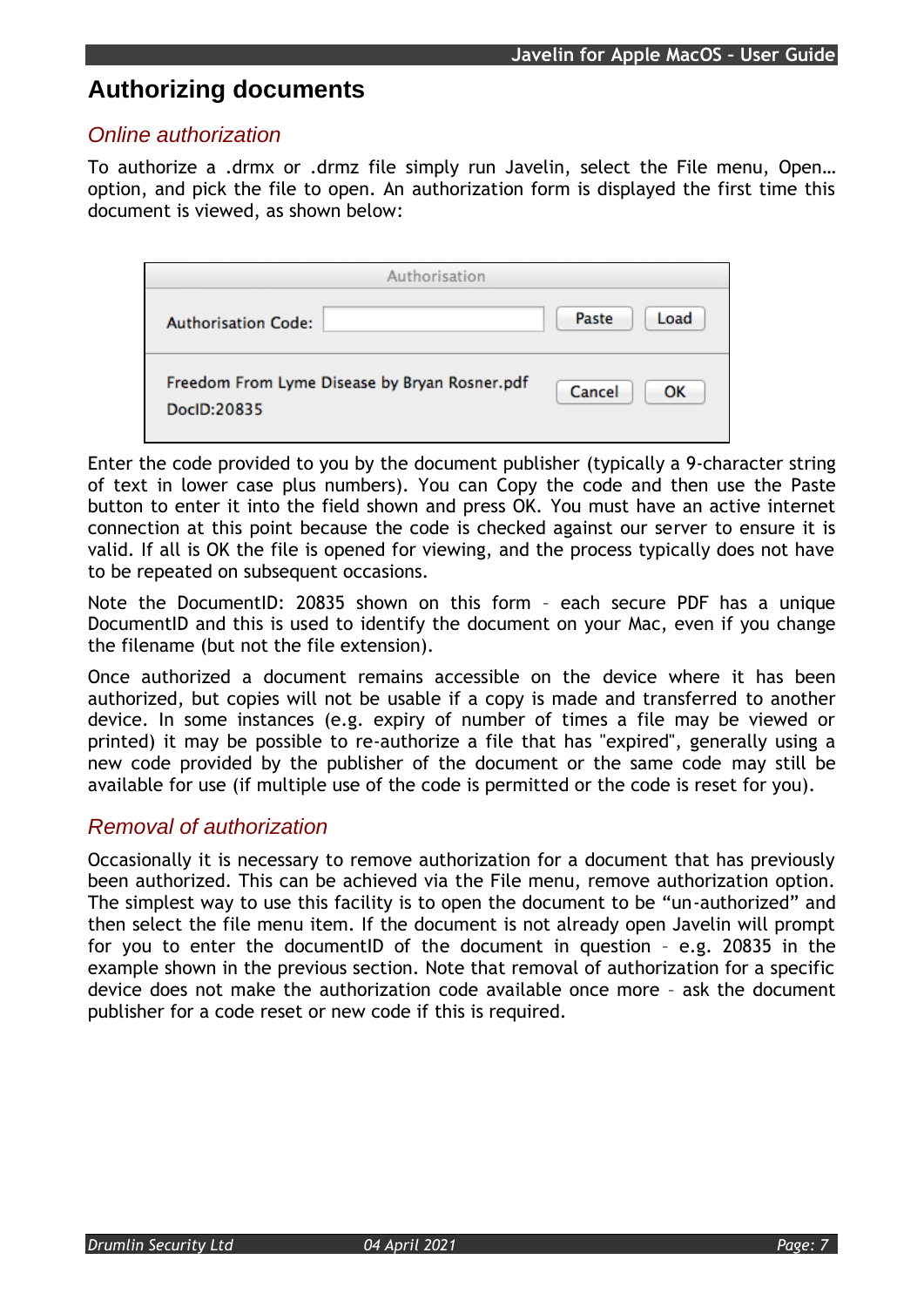# <span id="page-7-0"></span>**File menu**

## *Open, Open recent…*

The Open menu item enables DRMX or DRMZ files and PDF files to be opened and read. If a DRMX or DRMZ file is opened for the first time, the authorization process described above will be invoked. Once a file has been authorized it can be opened using the File menu, Open option, without requiring re-authorization UNLESS some feature expires (e.g. number of times it can be printed) and then requires re-authorization or is no longer available for that facility. The File menu also displays recently opened files which may be selected and will then be displayed.

# <span id="page-7-1"></span>*Properties*

The Properties menu item displays the properties for PDF files, and in addition, the DRM properties (permission settings) for secured PDFs (.drmx and .drmz files). An example for a .drmz file is shown below:

|                         | <b>PDF Properties</b>   |      | <b>DRM Properties</b>   |            |                                                       |
|-------------------------|-------------------------|------|-------------------------|------------|-------------------------------------------------------|
| Title:                  | <b>OSCEhome Package</b> |      |                         |            |                                                       |
| Subject:                | <b>OSCE Preparation</b> |      |                         |            |                                                       |
| Author:                 | Al Imari                |      |                         |            |                                                       |
| Keywords:               |                         |      |                         |            | [Medical OSCE Exam] [USMLE Step 2 CS] [LMCC MCCQE II] |
| Creator:                | <b>ImageToPDF</b>       |      |                         |            |                                                       |
| Producer:               | <b>ImageToPDF</b>       |      |                         |            |                                                       |
| Created:                | 5 Aug 2013              |      | Modified:               | 7 Aug 2013 |                                                       |
| Pages:                  |                         |      | <b>File Size:</b>       |            |                                                       |
| <b>File Name:</b>       |                         |      |                         |            |                                                       |
|                         |                         |      |                         |            |                                                       |
|                         |                         |      |                         |            | <b>OK</b>                                             |
|                         |                         |      |                         |            |                                                       |
|                         |                         |      |                         |            |                                                       |
|                         |                         |      |                         |            |                                                       |
|                         | <b>PDF Properties</b>   |      | <b>DRM Properties</b>   |            |                                                       |
| <b>Document ID:</b>     |                         |      | 17378                   |            |                                                       |
| Allowed to be Opened:   |                         |      | <unlimited></unlimited> |            |                                                       |
| Allowed to be Printed:  |                         |      | <unlimited></unlimited> |            |                                                       |
| Allowed to Print Pages: |                         | 1300 |                         |            |                                                       |
| Valid From Date:        |                         | N/A  |                         |            |                                                       |
| Valid To Date:          |                         |      | 2020-12-30              |            |                                                       |
|                         |                         |      |                         |            |                                                       |
|                         |                         |      |                         |            |                                                       |
|                         |                         |      |                         |            | OK                                                    |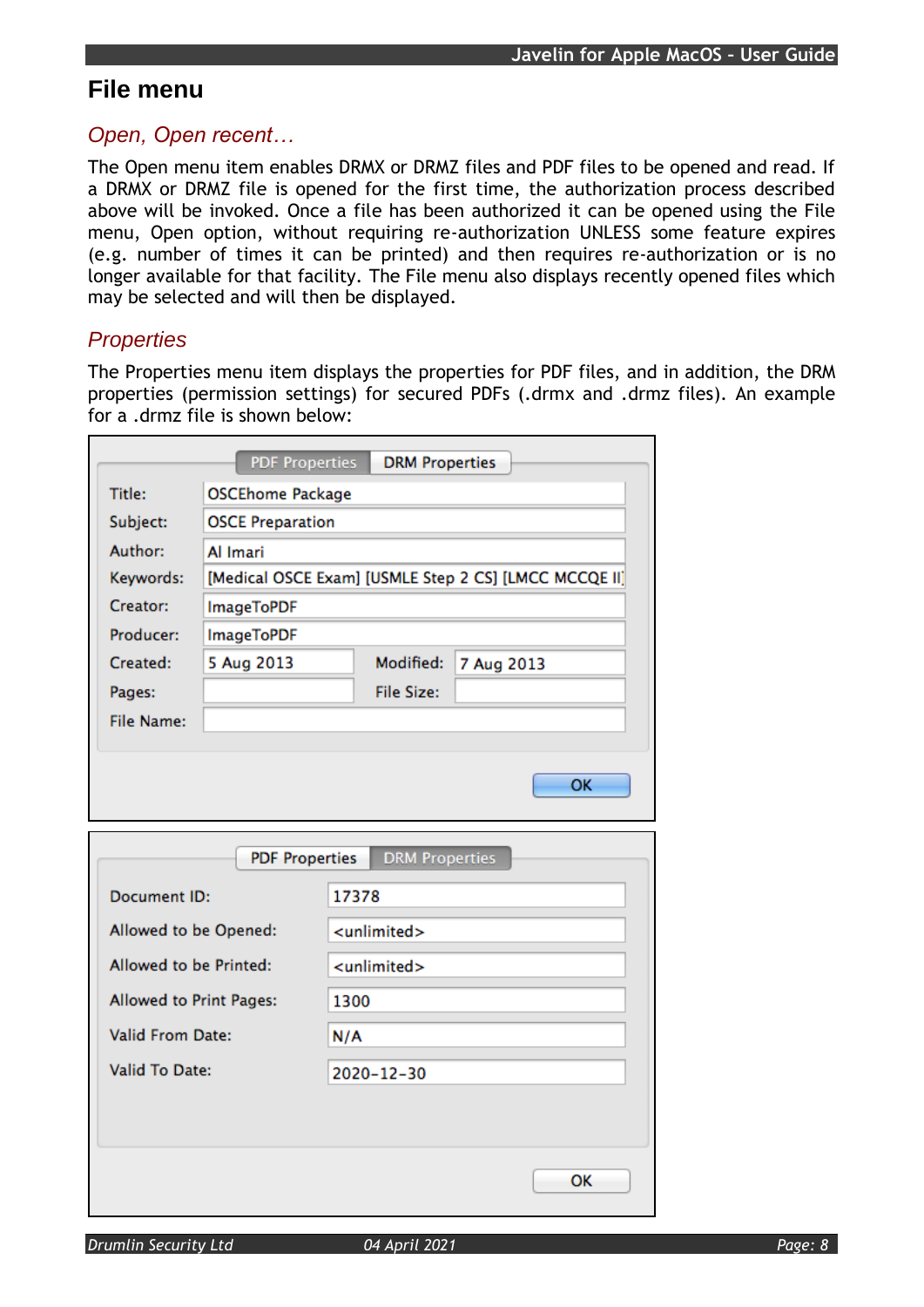#### *Save, and Close*

Save is a manual operation to ensure that any markup and annotations made are saved as at that moment, thereby ensuring that there is no risk of such changes being lost (e.g. due to a computer fault) prior to exit-ing a document. There is no auto-save facility so users are recommended to use the Save option regularly if they are making extensive markups and/or annotations.

Close closes the currently viewed file and prompts to save any markup/annotation changes made and as yet unsaved. Note that Javelin for MacOS is a multi-windowing application so it is possible to have multiple documents open at the same time. When all documents are closed only the menu items are displayed, as per other Mac apps.

#### *Remove authorization*

Removal of authorization is a facility which is provided for two reasons. The first is to ensure that the stored information relating to a document and its permissions are removed from the Mac, in order to clear these and enable an updating version of the document to be re-authorized with new permission settings. This is very occasionally necessary, and useful when running tests before documents are distributed. The second reason for removal of authorization is where this is agreed with the publisher as a means of demonstrating that the document has been removed from the device in question. The removal process de-authorizes the current Mac for that document and also logs this on the DRM server so the publisher can confirm the action specified has taken place.

# *Log file*

Javelin creates a log of the current session which it retains in memory. This includes diagnostic information which we may request if you have a technical support issue. When selected the option displays a form as shown below – simply provide a convenient name for the file and it will be saved on your Mac as a text file, which you can then either open and copy the text into an email, or attach to an email for us to review:

| $\cup$<br>$\cup$  | Save             |
|-------------------|------------------|
| Save As: Untitled |                  |
| Tags:             |                  |
| Where:            | <b>Documents</b> |
|                   |                  |
|                   | Cancel<br>Save   |

# *Check version*

Manually checks to see if a new version of Javelin3 is available. The Release Notes page on the drumlinsecurity.com website provides a summary of updates.

# *Page setup and Print…*

Printing from Javelin is very similar to printing from any other Mac application. In fact it is exactly the same for PDF files, but for secured PDF files (e.g. .drmz files) printing may or may not be permitted. If it is not permitted then a message will be displayed explaining this. We recommend only printing a small number of pages at a time, and always to a locally attached printer.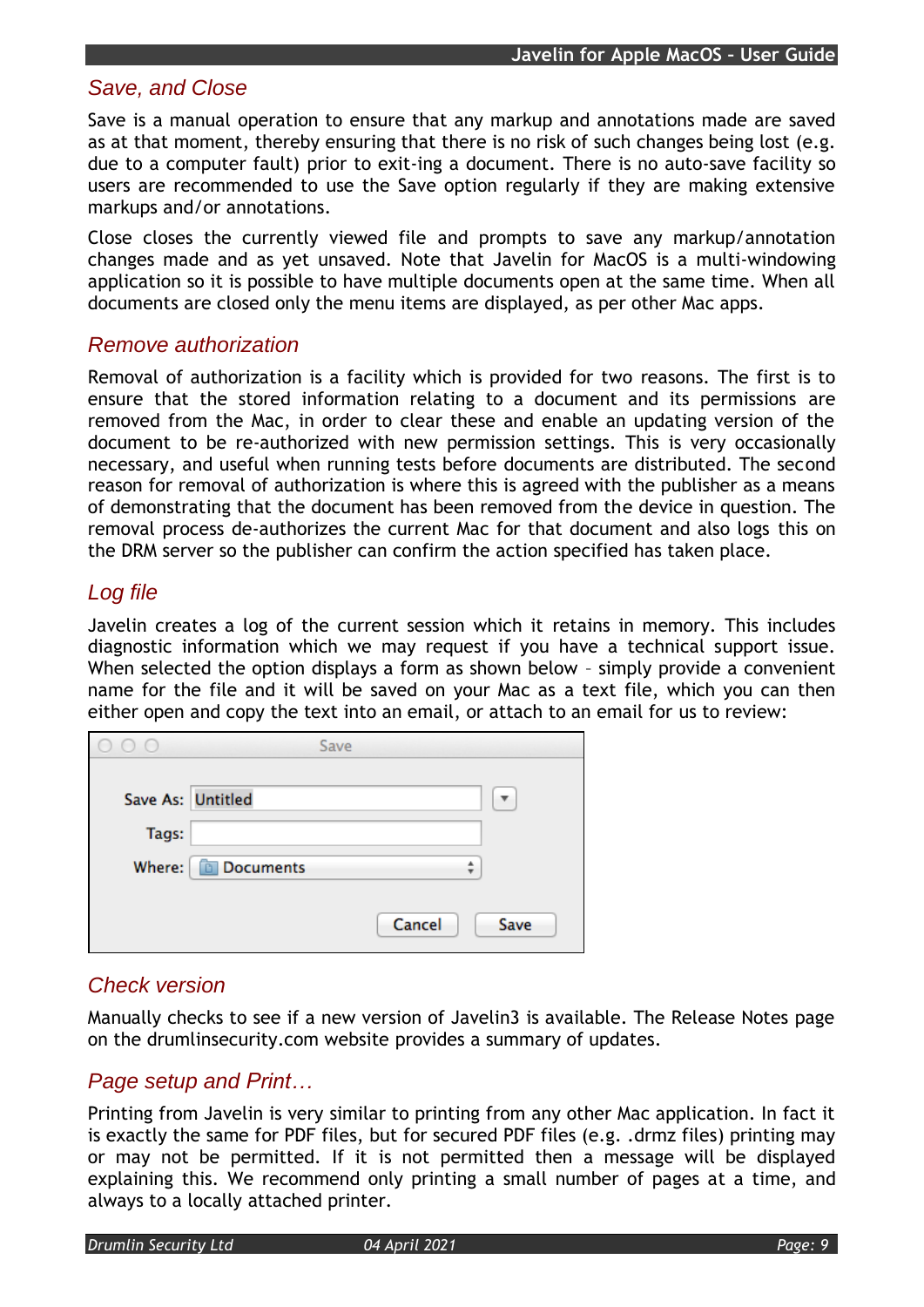If permission to print the document has been provided, but the permitted number of pages printed or times printed has been reached, a message explaining this is displayed. The permitted count can be reset under certain circumstances so ask the document publisher or service provider for assistance. For example, the OSCEhome Package document whose [properties](#page-7-1) were illustrated earlier does permit printing. In this case a maximum number of 1300 pages can be printed. The document itself is shorter than this (642 pages) so the publisher is allowing his customers to print the document in its entirety twice. Note that even if printing is permitted it is possible that printing will be prevented by the software. This will depend on the print device selected – for example, printing to a PDF is not permitted (it will result in an error message being displayed confirming that you cannot print to or save as a PDF).

The print Page setup.. form is shown below as an example – note that printing from Javelin includes auto-rotate functionality, so a mixed layout document (portrait and landscape pages) will print correctly without having to specify the page orientation for some pages.

| Settings:          | <b>Page Attributes</b><br>÷      |
|--------------------|----------------------------------|
|                    |                                  |
| Format For:        | <b>EPSON WF-7525 Series</b><br>÷ |
|                    | <b>EPSON WF-7525 Series</b>      |
| <b>Paper Size:</b> | ÷<br>A <sub>4</sub>              |
|                    | 210 by 297 mm                    |
| Orientation:       |                                  |
| Scale:             | 100<br>%                         |
|                    |                                  |
|                    |                                  |
|                    | Cancel<br>ОΚ                     |

# <span id="page-9-0"></span>*Download file…*

In most instances secured PDF files (with .drmz or, drmx file extensions) will be either provided via an email attachment, Dropbox distribution or similar file delivery mechanism, or they will be placed on a website and a link for downloading provided. Alternatively access to files may be provided via the Catalogs… menu (if provided – see Catalogs section below for more details).

An example of an internet link would be the sample test file:

<http://www.drumlinsecurity.co.uk/ipad/testfonts.drmz>

Note that when you click on a link like this you should make sure the file is downloaded to a permanent location on your Mac, not a temp file that is then opened. To be certain of this check your Downloads folder to see if the file has been saved there or make sure the file is SAVE'd to your Documents folder or Desktop before trying to open it with Javelin (via the File menu, Open… option).

If you have a problem downloading DRMX or DRMZ files from the Internet using Safari (for example it puts rubbish text all over your screen) we recommend that you run Javelin, select the File menu, Downloads option and enter (or drag in) the web address of the file to download and press the Download button.

*Drumlin Security Ltd 04 April 2021 Page: 10*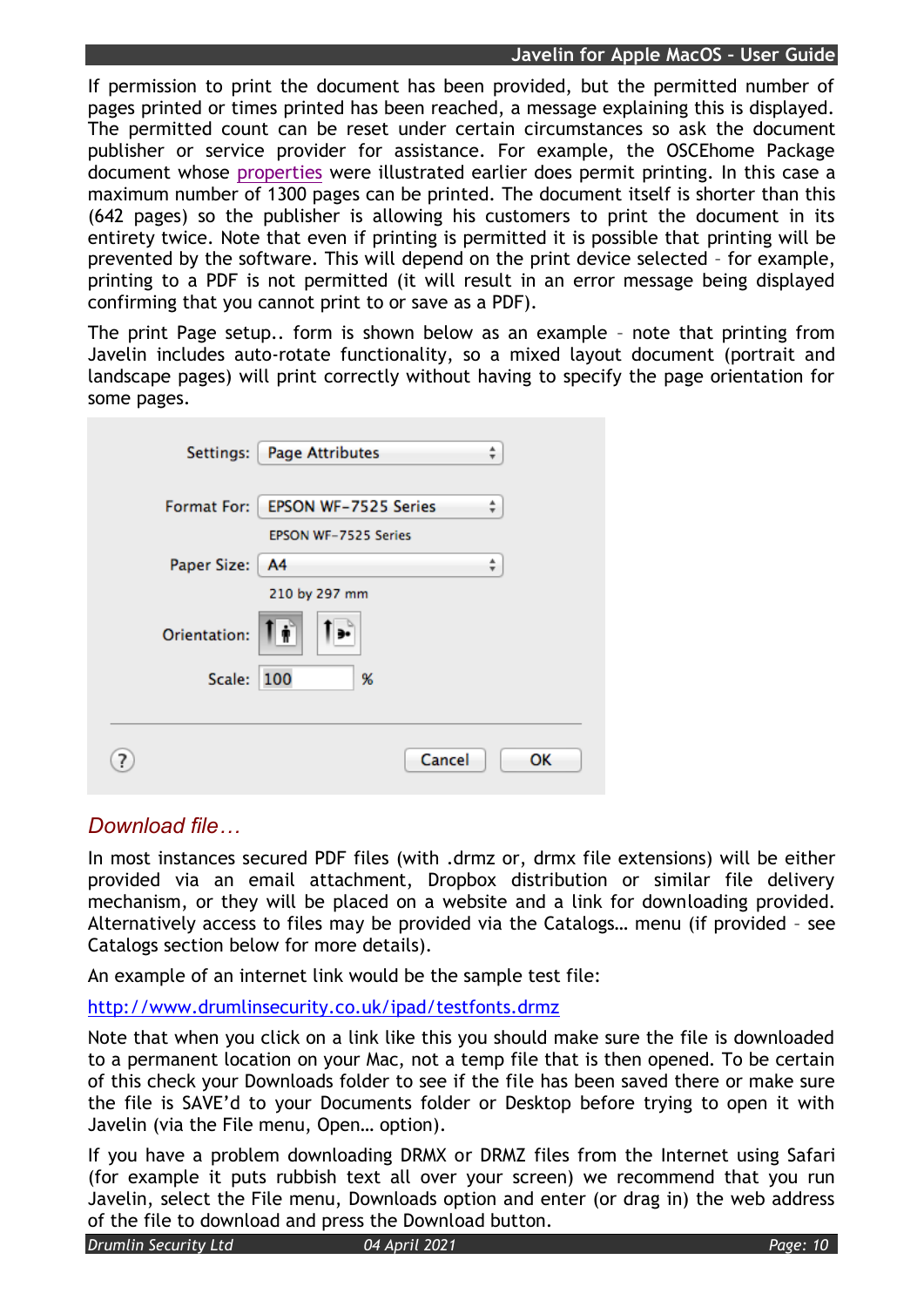The Download facility in Javelin allows you to download a drmz or drmx file direct from within the program, which can be much easier than using a web browser. When the download file menu item or toolbar icon is accessed a form is displayed as shown below. You can type in the web address (URL) of the document to download, or if you have the address (e.g. in an email) you can drag it to the input field and then press the Download button to download the file. This process saves the file to your Downloads folder and asks if you would like to open it – if you say Yes, and the file is a PDF, it just opens, but if it is a drmz file then it will ask you for an authorization code. Previously downloaded files are shown listed in the box below the input field – these can be clicked to redownload a file if necessary. In general, you do not need to include the http:// bit of the web address as the program will recognize that the entry is a URL if it follows the basic rules for web addressing.



# <span id="page-10-0"></span>*Catalogs…*

The Catalog menu item displays the form shown below. This menu item is only displayed for recent versions of MacOS (e.g. not for 10.10 and 10.11). If the folder icon with books is clicked (or automatically refreshed) a set of books and further catalogs is displayed. These additional catalogs provide access to titles from a wide range of publishers. Alternatively, the URL (web address) of a publisher's catalog can be entered in the download field shown at the top of this form. A catalog URL has the file extension .xml or .zip so a typical example would be: www.pdfz.org/test.xml or www.pdfz.org/mpbooks.zip

The left arrow icon takes you back a level, the second icon allows the catalog to be refreshed (e.g. if new titles have been added), and the final icon is the action/download icon. Right-clicking on a catalog provides additional functionality: Delete catalog, Catalog Info, Refresh Catalog, Open catalog folder, Open catalog as text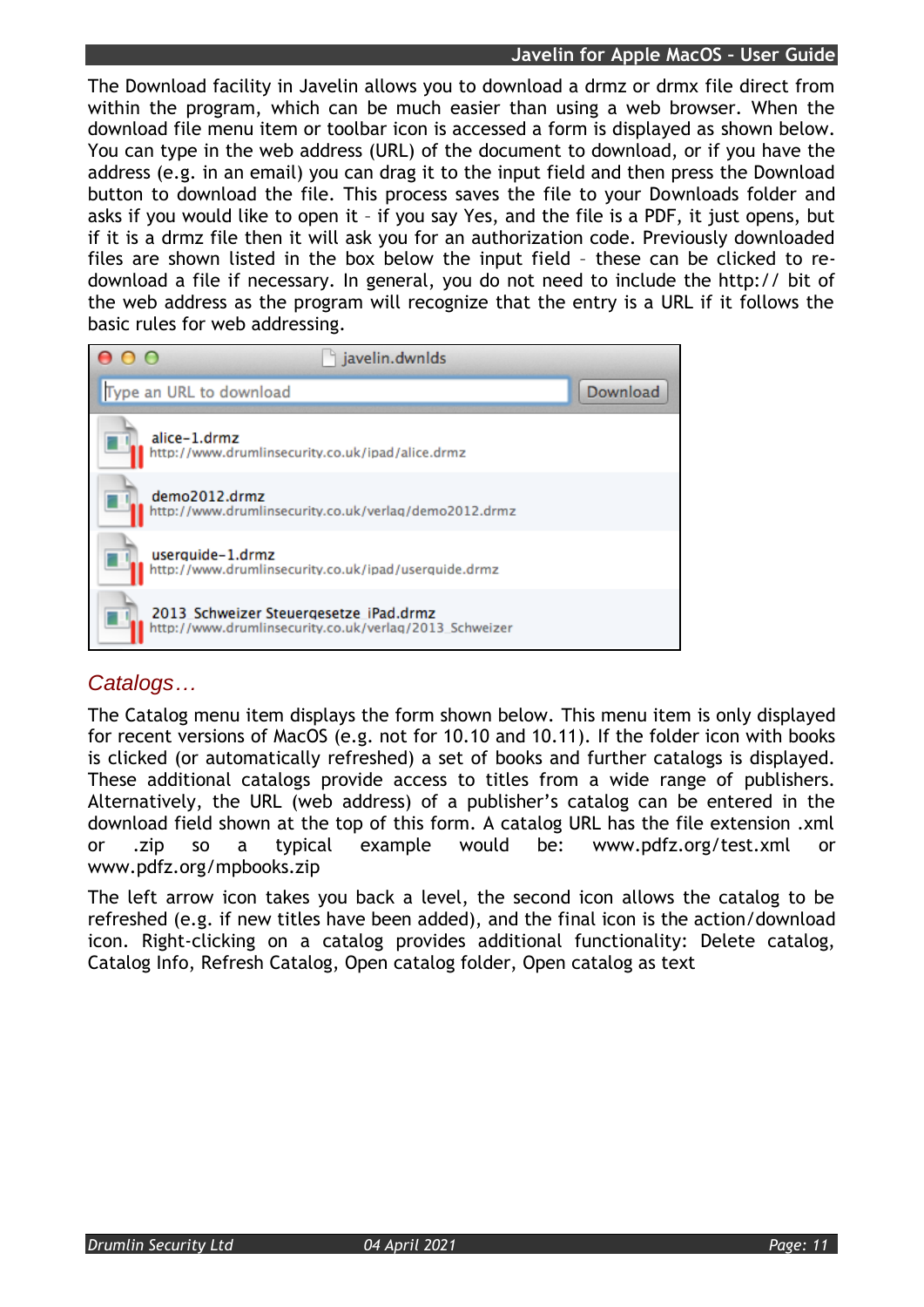

Within a catalog icons corresponding to documents are displayed. Clicking on an entry will download that item automatically and then prompt you for an authorization code if it is a drmz or drmx file. The book cover image will be displayed if the publisher provides one. Right clicking on an entry in a catalog displays an additional menu of items: Delete document, Document info, Refresh catalog, Open document folder, Refresh document image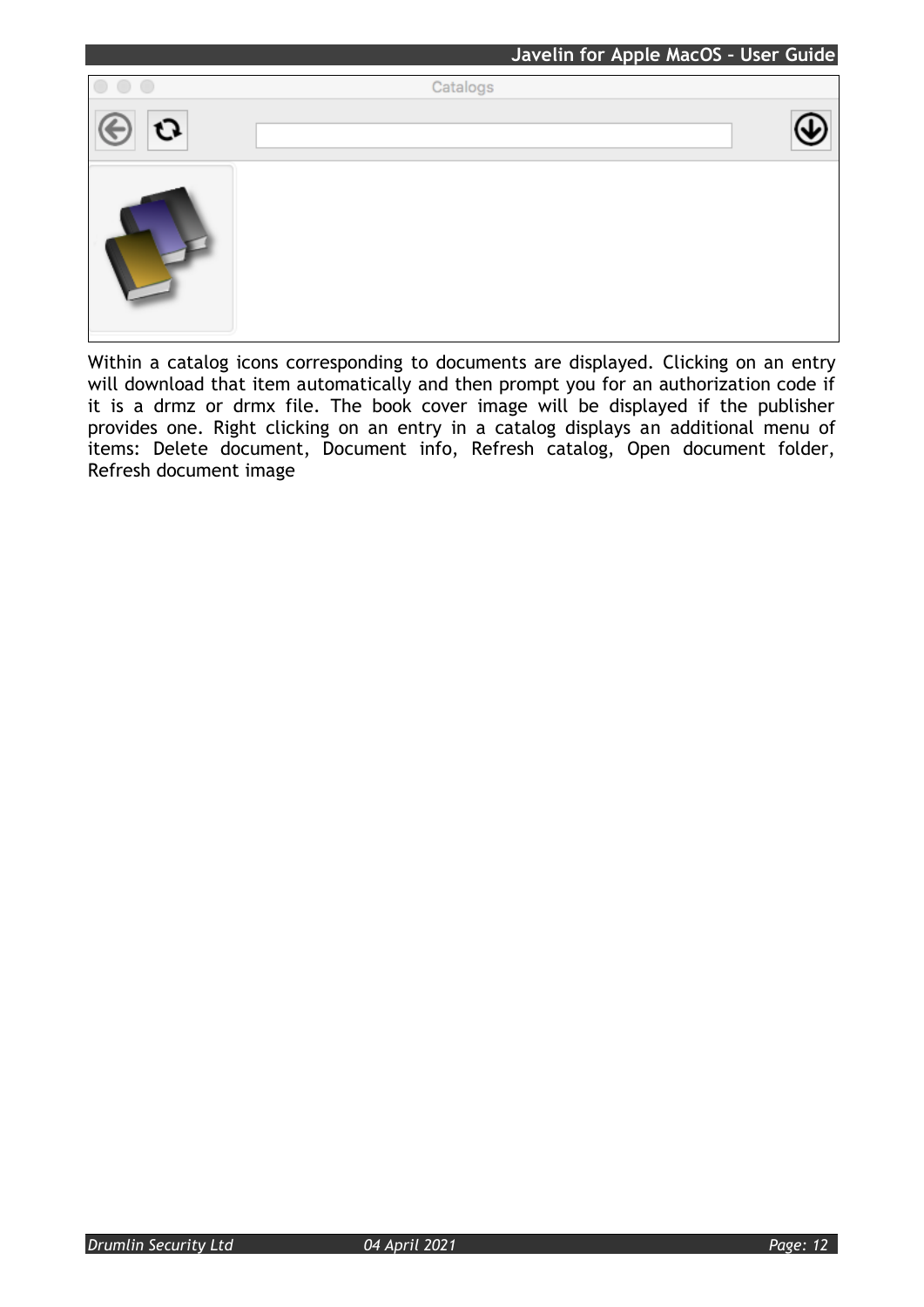# <span id="page-12-0"></span>**View menu**

# *View/hide toolbar*

This is a simple option that enables the toolbar to be hidden in order t increase the available screen display area. Note that the View menu option for full screen display (see below) provides an extended form of this functionality.

## *Customize toolbar*

The toolbar is customizable, simply by adding or removing elements using drag and drop. The screenshot below illustrates this, with the default toolbar shown. For example, you may wish to add the Print icon to the default toolbar.

| $\blacktriangleright$ | x                                              | I<br>▼   | $\overline{\phantom{a}}$ | Q                   |                  | Ц‡ | ◻<br>$\Box$<br>$\Box$        |
|-----------------------|------------------------------------------------|----------|--------------------------|---------------------|------------------|----|------------------------------|
| Back/Forward          | Navigation                                     |          | Page                     | Search              |                  |    | View Mode                    |
|                       | +                                              |          | ⇔                        |                     | _                |    |                              |
| <b>Flexible Space</b> | Zoom In/Out                                    | Download | Outline                  | Space               | Print            |    |                              |
|                       | or drag the default set into the toolbar.<br>x | Y<br>$-$ | Q                        | $\square$<br>$\Box$ | $\Box$<br>$\Box$ | ÷  | ⇔                            |
|                       |                                                |          |                          |                     | View Mode        |    | Zoom In/Out Download Outline |

# *Full screen mode/slideview mode*

The View menu includes the option to select Full Screen mode display. This facility displays pages in a form suitable for projection on screens, with right and left mouse clicks providing forward and backward page movement. The mode can be exit-ed via the View menu, Toggle full screen mode, or using the Apple key sequence displayed on the menu item (alt cmd F).